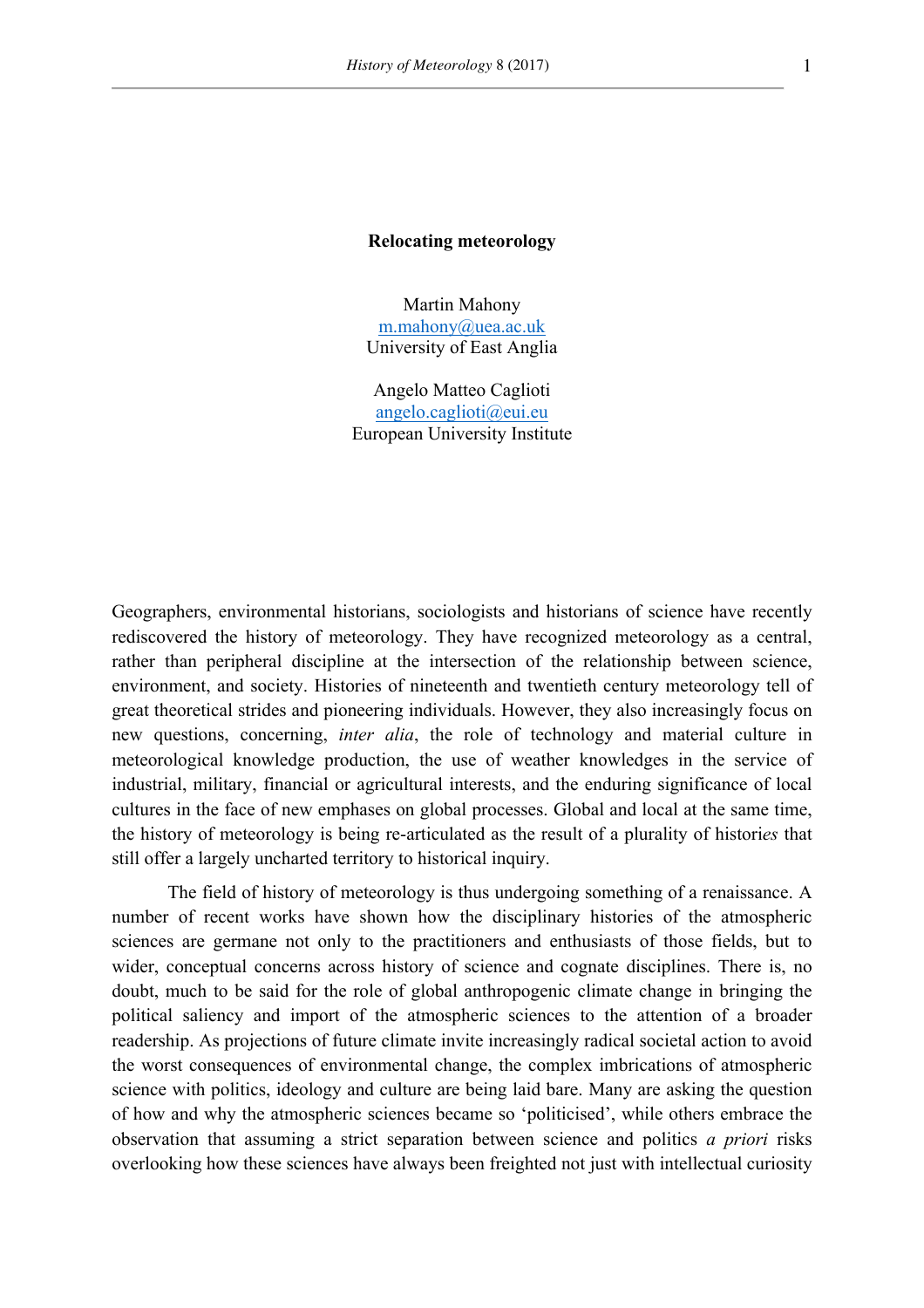and a will to truth, but also with political ambition and a will to power. The new power of the atmospheric sciences to structure everyday experiences (such as through the banality of the weather forecast) and to shape political imaginations and decisions in an age of climate change is one side of an emerging analytical coin. The other seeks to understand the flow of power and influence the other way, from society into science – to understand how and why particular forms of meteorology and climatology emerged in particular places and times, how these disciplines reflect the preoccupations of the societies from which they emerge, and how they were enrolled into political projects of control, domination, and perhaps even emancipation. With this special issue, we aim to build upon these analytic moves, and to push the field of history of meteorology a little further around what we detect as an emerging 'spatial turn'. By 'relocating meteorology', we aim to crystallise emerging historiographical trends, broaden the geographical reach of our histories, and advance innovative concepts for the development of the field in the future.

In this introduction, we lay out the intellectual rationale for this effort, and introduce how the subsequent papers in this issue contribute to the tasks which we see as currently sitting before the field. In the next section, we seek to deepen the question of why the history of meteorology suddenly appears so germane, and attractive to new students and researchers. In the subsequent section, we further sketch out the renewal of the field which we currently detect to be underway, before introducing how the papers which make up this issue contribute to the broader project of relocating meteorology. In the concluding section of this short essay, we reflect on where the field might go next, positing the project of relocating meteorology as a work in progress, but a work which can greatly contribute towards our understanding of the imbrications of space, knowledge and power in the atmospheric sciences and beyond.

### **Why the history of meteorology matters today**

The most obvious place to start an account of why the history of meteorology matters, and matters now, is the growing prominence of climate as a source of cultural anxiety and political controversy. With concerns about anthropogenic climate change guiding the field, modern climatology "is burdened with the enormous challenge of delineating how climate relates to social and economic life".<sup>1</sup> This challenge is pursued through work which seeks to surgically isolate the elements of climatic trends which can be attributed to human agency, and through work which seeks to predict the impacts of future climatic shifts on the social and economic life of nations. Yet as a number of historians have shown, this confluence of thinking about climate and society is far from new. Indeed, the history of the sciences of the atmosphere suggests that studying climate "is always about studying society, vicariously or not".<sup>2</sup> Thus, in the current cultural and political atmosphere and in the face of the

 

<sup>&</sup>lt;sup>1</sup> Fleming, J. R. and Jankovic, V. (2011) 'Revisiting Klima', *Osiris*, 26(1), p. 1.<br><sup>2</sup> Fleming and Jankovic, 'Revisiting Klima', p. 10.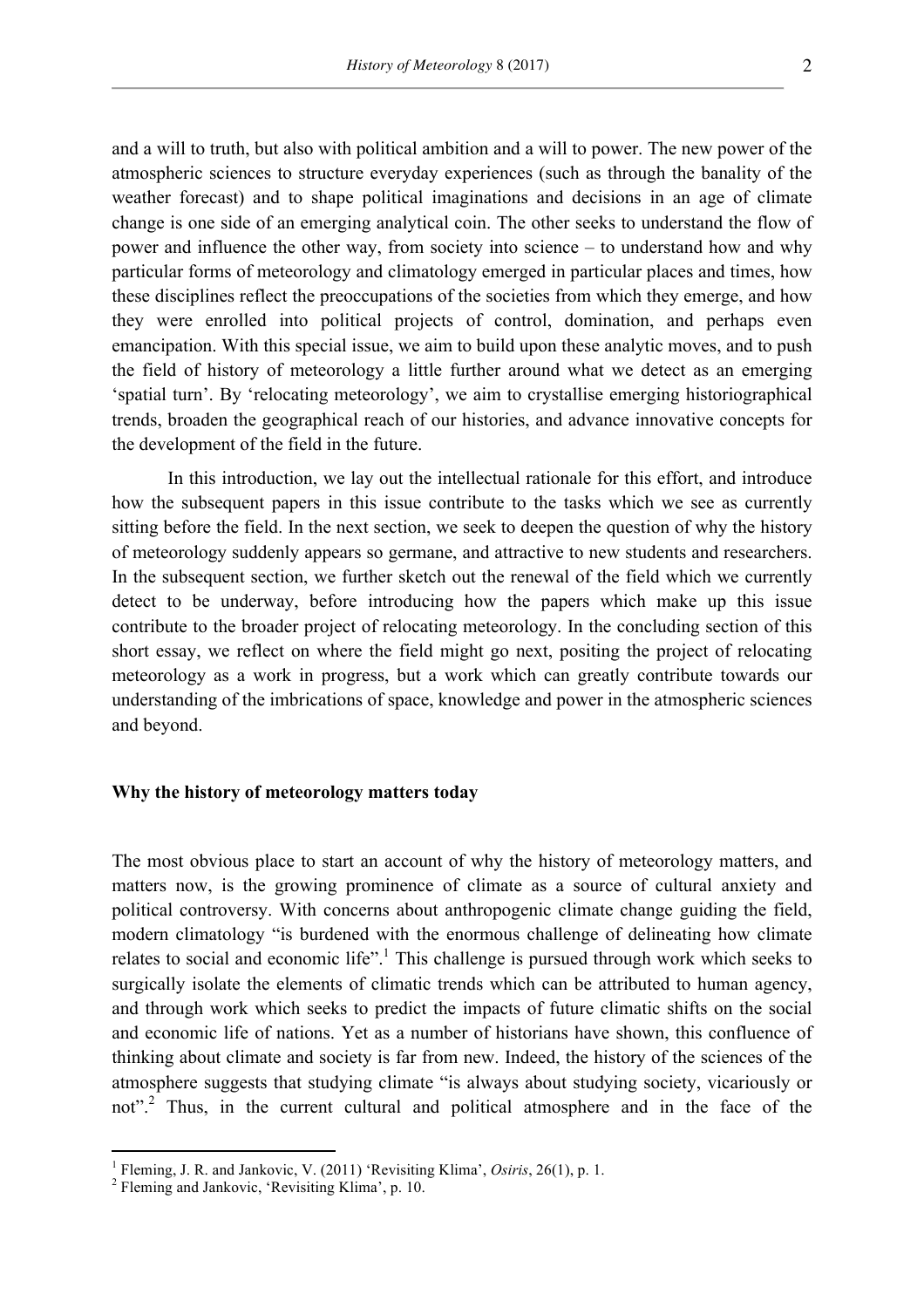anthropocene, the history of meteorology is called upon to examine on the one hand the relationship between understandings of climate and society, and on the other how scientific evidence and truth-making claims about the weather are deeply entangled with broader cultural and political realms.

Intellectual histories of climate have shown how the concept has always been imbricated in discourses about the nature of human difference and about the ideal organisation of social life.<sup>3</sup> Crucially, these observations have started to inform work on the historical development of meteorological knowledge-making. Yet until recently, research into the intellectual genealogies of 'climate' and into the history of the atmospheric sciences had tended to proceed in some isolation by following individual theorists, national case studies, and isolated achievements. Following a broader transformation in the history of science and Science and Technology Studies (STS), the focus has shifted from scientific theories about the weather to meteorological practices, spaces, material and instrumental cultures. In short, new scholarship is showing more directly how the conduct of meteorology and climatology is deeply entangled with society.<sup>4</sup>

This journal issue intends to contribute to the reshaping of the historiography of meteorology by highlighting some of its most advanced current trends. The new interdisciplinary approach of science studies in recent decades has turned the history of meteorology into an ideal contact zone between the history and philosophy of science, geography, environmental history, anthropology and sociology of science. Such crossfertilization is dramatically renewing the historiography of meteorological studies broadly conceived, to build a more inclusive history of meteorology that encompasses usually overlooked actors and sites of knowledge-production. The focus on pioneering individuals and institutional archives has been supplemented with a new interest in the wider coevolution or 'co-production' of atmospheric science and society.<sup>5</sup>

Thus, understanding meteorology and climatology as co-produced with the social world adds a new answer to the question of why studying the history of meteorology matters today. If meteorology and climatology are not just sites where the rather arcane study of weather and climate has been pursued in quiet isolation from societal concerns and cultural forces, they become a mirror of the making of the modern world as an interconnected network of information, data and conceptual and anticipatory knowledge. While environmental historians might find it more intuitive to state that there is no history outside of the atmosphere that surrounds us, and that this atmosphere is by definition already global, the history of meteorology is newly discovering how we came to conceive of the "climate" as a global phenomenon, whose study required the involvement of central observatories,

 <sup>3</sup> Ruth A Morgan, "Argument, Authority and Anxiety in the Atmospheric Sciences," *History of Meteorology* 6, no. January (2014): 14–16. <sup>4</sup> David N. Livingstone, "Race, Space and Moral Climatology: Notes toward a Genealogy," *Journal of* 

*Historical Geography* 28, no. 2 (2002): 159–80; James Rodger Fleming, *Historical Perspectives on Climate Change* (Oxford: Oxford University Press, 2005); Mike Hulme, *Weathered: Cultures of Climate* (London: SAGE, 2016).

<sup>5</sup> On science-society co-production, see Sheila Jasanoff, ed. *States of Knowledge: The Co-Production of Science and Social Order*, (London: Routledge, 2004).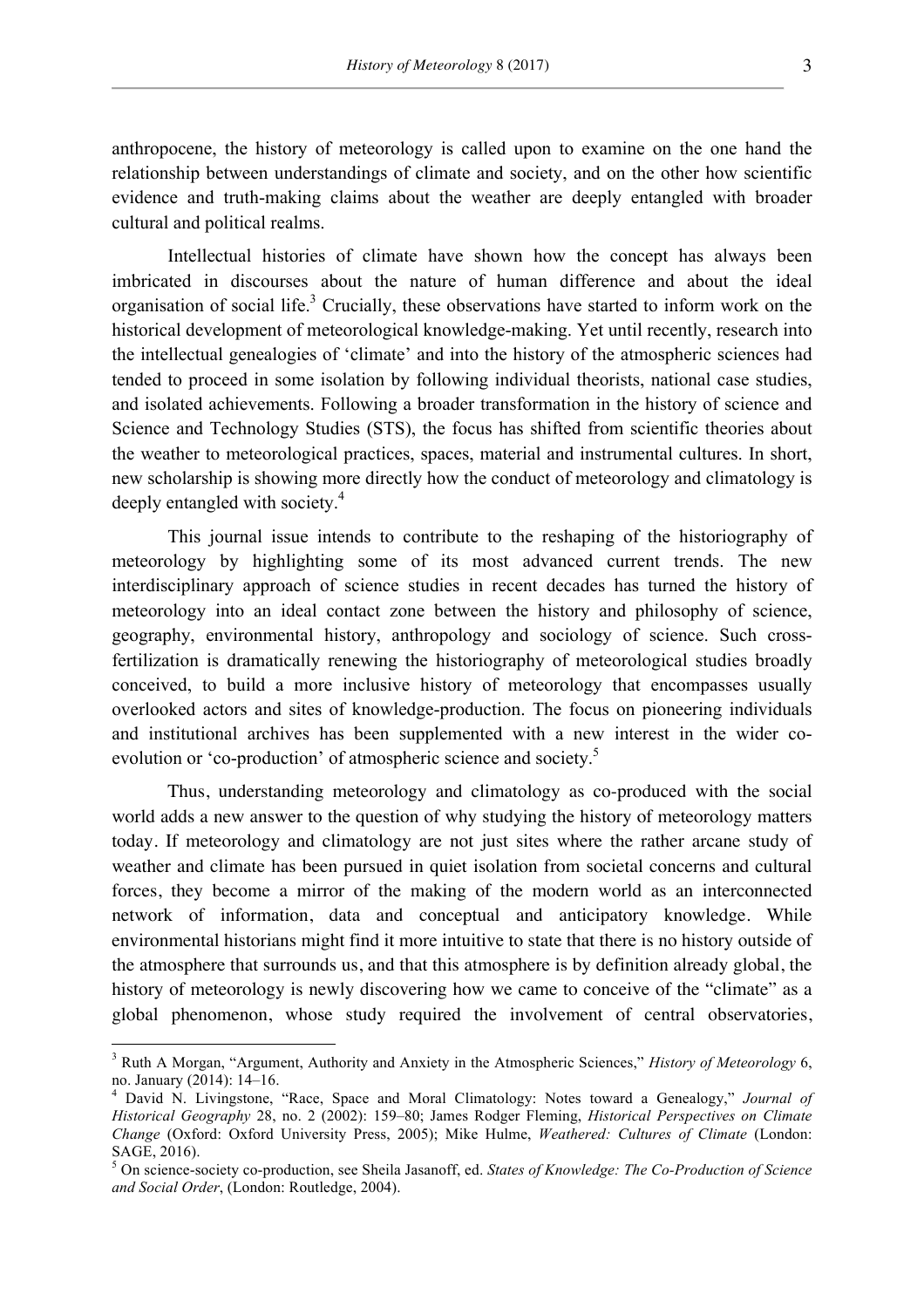expansive networks of observations, and vast intellectual communities. Meteorology – as theory, practice, and intellectual or institutional concern – connected local savants, imperial intermediaries, indigenous communities, and scientific instruments. Ideas about the climate were shaped by this global endeavour. In short, the history of meteorology and climatology provide a crucial avenue to understand the social fabric of the making of the modern, globalised world.

In the past, meteorology was considered an ancillary science in the history physics and mathematics. Its relevance was apparent only once its techniques had been perfected, and predictive skill secured. Rather, the scientific disciplines concerned with the study of atmospheric phenomena are increasingly being seen as mirrors of the societies in which they have been embedded at different points in time. Rather than being singled out as a pitfall as in the past, the instability of the weather and the fluctuations of the climate make meteorology stand out because it exposes the "limits" of Enlightenment rationality and of human control over nature.<sup>6</sup> Thus, this new approach to the history of meteorology stands in close consort with our current sensitivity and understanding of how we transform the natural world through anthropogenic climate change, while humanity as a whole remains exposed to both the vehemence and fragility of the global atmosphere.

Studying the history of meteorology and climatology can provide important and consequential insights into societal attitudes to nature, into the cultural politics of human difference, and into the changing place of scientific knowledge and foreknowledge in the organisation of society and politics.

## **New spaces: "relocating meteorology" in new geographies of meteorological knowledge**

This themed issue emphasizes the interdisciplinary, social, and spatial turn of emerging scholarship in the history of meteorology. It interrogates how ideas about the weather and climate intersected geographical spaces, scientific practices, and were shaped by the social world. The title of the issue "Relocating Meteorology" was inspired by Kapil Raj's influential work *Relocating Modern Science*, in which he called for a historiographical revolution in how we deal with the development of 'western' sciences, appealing for a shift in focus from processes of diffusion from metropole to periphery, towards models of circulation and intercultural encounter in the production of inherently hybrid forms of knowledge.<sup>7</sup>

We would suggest that historians of meteorology can profitably view the challenge of 'relocating meteorology' as both a call to question the geographical boundaries of our historical inquiries, but also as an invitation to examine various 'relocations' of meteorology

 <sup>6</sup> See Jan Golinski, *British Weather and the Climate of Enlightenment* (Chicago: University of Chicago Press, 2007).

<sup>7</sup> Kapil Raj, *Relocating Modern Science: Circulation and the Construction of Knowledge in South Asia and Europe, 1650-1900* (Basingstoke: Palgrave Macmillan, 2007).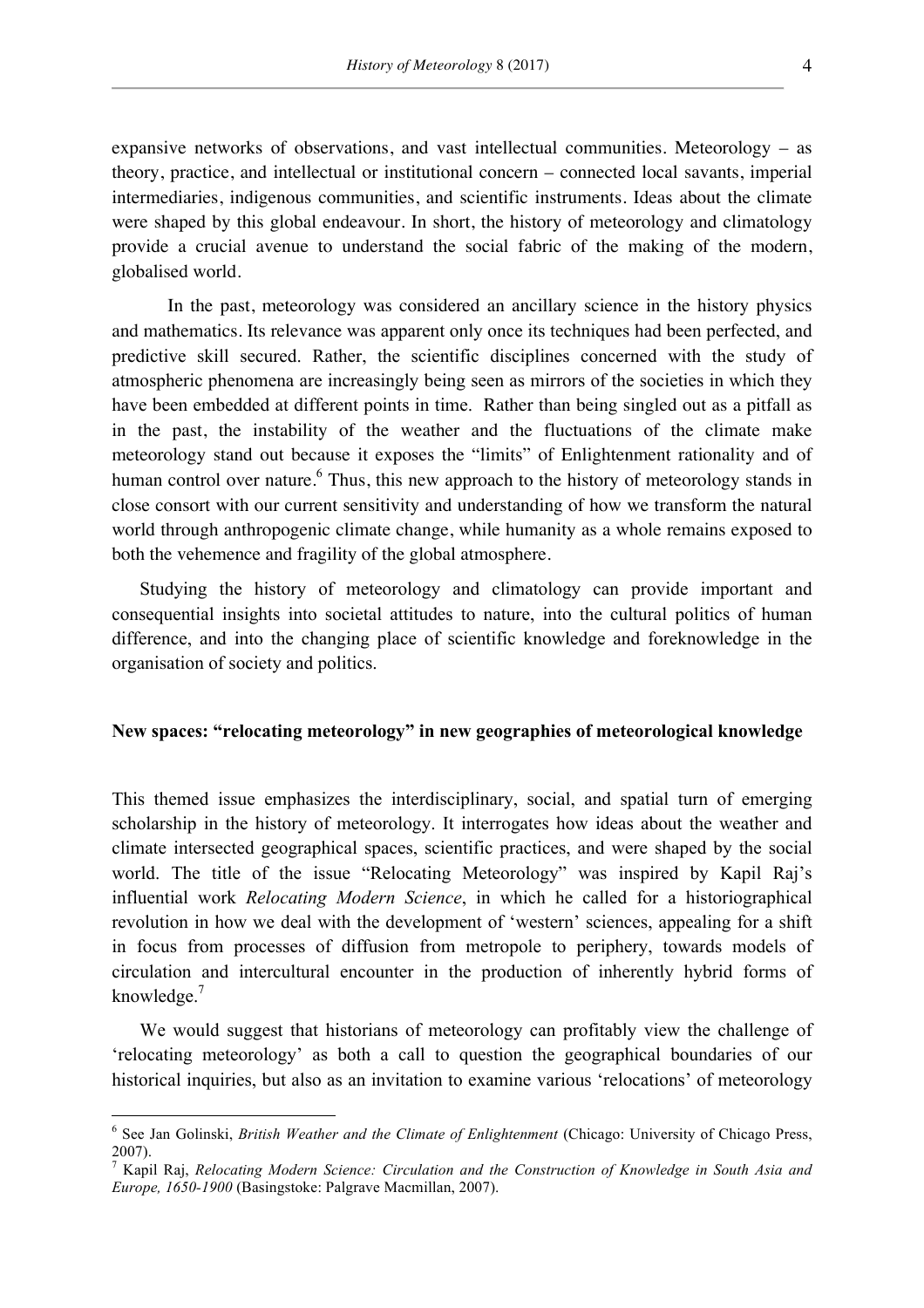itself – the processes and practices through which meteorology 'travelled', found new audiences and users, and was woven into new social and environmental projects of worldmaking. In doing so, historians of meteorology can build on the spatial turn in the history of science, which has generated an important strand of scholarship on the historical geographies of science, concerned with the spatiality of the production and circulation of scientific knowledge. $8$ 

Such work has showed how scientific knowledge derives meaning and authority not through its forcible detachment from context, but through a number of mutually sustaining interactions with local, national or regional cultures and political formations. While much of this work has focused on the history of the life sciences where, for instance, the cultural conditioning of responses to the challenges of evolutionary theory provides clear illustration of the geographical thesis, $\frac{9}{3}$  this analytical approach is yet to fully make its mark in the history of the atmospheric sciences. As Livingstone remarks, a "fully fledged historical geography of the science of climate and climatic discourse more broadly construed…is a real *desideratum*".<sup>10</sup> Emerging work is starting to show more clearly how the sciences of weather and climate "cannot be divested from the circumstances surrounding its production, as regionalism, cultural difference, and local senses of belonging define vectors of research and even the basic meaning of climate".<sup>11</sup> Work by Jankovic<sup>12</sup> and Naylor<sup>13</sup> has done the most to develop these points. Emerging work on the practices and poetics of weather observation as a form of landscape dwelling, "where love of locality, prolonged residence, and a sense of parochial duty paid epistemic dividends",  $14$  can deepen this spatial turn, and trouble distinctions between professional science and amateur pastime.<sup>15</sup>

 <sup>8</sup> See for example David N. Livingstone, *Putting Science in Its Place: Geographies of Scientific Knowledge* (Chicago, IL: University of Chicago Press, 2003); Simon Naylor, "Introduction: Historical Geographies of Science – Places, Contexts, Cartographies," *The British Journal for the History of Science* 38, no. 1 (2005): 1– 12; Richard C. Powell, "Geographies of Science: Histories, Localities, Practices, Futures," *Progress in Human Geography* 31, no. 3 (2007): 309–29; Diarmid A. Finnegan, "The Spatial Turn: Geographical Approaches in the History of Science," Journal of the History of Biology 41, no. 2 (2008): 369-388.

<sup>&</sup>lt;sup>9</sup> See David N. Livingstone, *Dealing with Darwin: Place, Politics, and Rhetoric in Religious Engagements with Evolution* (Baltimore, MD: JHU Press, 2014).<br><sup>10</sup> David N. Livingstone, "Reflections on the Cultural Spaces of Climate," *Climatic Change* 113, no. 1 (2012), p.

<sup>92.&</sup>lt;br><sup>11</sup> Fleming and Jankovic, 'Revisiting Klima', p. 11.

<sup>&</sup>lt;sup>12</sup> Vladimir Jankovic, "The Place of Nature and the Nature of Place: The Chorographic Challenge to the History of British Provincial Science," *History of Science* 38, no. 1 (2000): 78–113; Vladimir Jankovic, "Science Migrations: Mesoscale Weather Prediction from Belgrade to Washington, 1970–2000," *Social Studies of Science* 34, no. 1 (2004): 45–75.<br><sup>13</sup> Simon Naylor, "Nationalizing Provincial Weather: Meteorology in Nineteenth-Century Cornwall," *The* 

*British Journal for the History of Science* 39, no. 3 (2006): 407–33; Simon Naylor, "Log Books and the Law of Storms: Maritime Meteorology and the British Admiralty in the Nineteenth Century," *Isis* 106, no. 4 (2015):

<sup>771–97.</sup> <sup>14</sup> David N. Livingstone, "Reading the Heavens, Planting the Earth: Cultures of British Science," *History* 

<sup>&</sup>lt;sup>15</sup> Lucy Veale, Georgina Endfield, and Simon Naylor, "Knowing Weather in Place: The Helm Wind of Cross Fell," *Journal of Historical Geography* 45 (2014): 25–37; Endfield, G. H., & Morris, C. (2012). Exploring the role of the amateur in the production and circulation of meteorological knowledge. Climatic Change, 113(1), 69–89.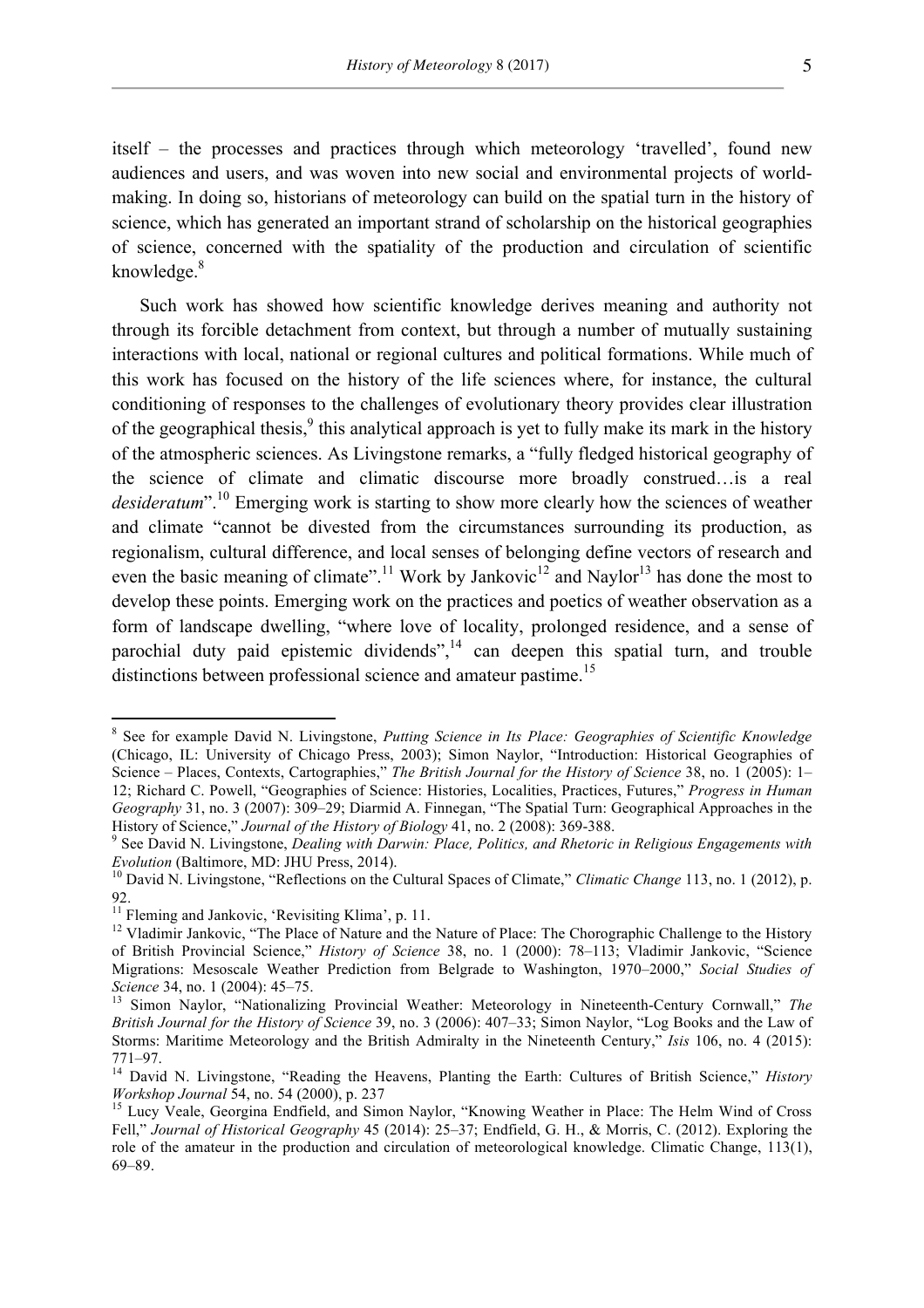The project of 'relocating meteorology' entails also placing European meteorology in a broader, international, imperial, and global context. A great many histories of meteorology have focused on developments in various meteorological metropoles, and historians often remain prisoners of the boundaries of the nation-state and its centralized archives. Elapsing the distinction between colonial and metropolitan science, as recently emphasized in Hellen Tilley's *Africa as a Living Laboratory*, historians have started paying more attention to forms of hybrid, creole, and vernacular meteorology.<sup>16</sup> Katharine Anderson and Deborah Coen have also highlighted the importance of meteorology in the culture of Victorian England and the geographical imagination of the Austro-Hungarian empire respectively, indicating important new directions for an analysis of how the study of the weather was always part of much broader cultural phenomena.<sup>17</sup> The papers in this themed issue point to a qualitative shift in the history of meteorology, as they select local and national case studies as part of broader international and imperial transformations. Some of this work is starting to examine histories in locations more distant from the centres of western wealth and power, to highlight the centrality of such places to understanding both the power of locality, and the contingency of globality, in the history of meteorology.

It is no coincidence that several papers focus on the entanglement between meteorology and European empires. European colonies are increasingly attracting the attention of historians of meteorology, permitting examination of trans-national networks of intellectual exchange, and of how theories and practices changed, adapted, and hybridised as they spread from meteorological metropoles.<sup>18</sup> In the spirit of Raj's "Relocating Modern Science," such work often overturns diffusionist models of the history of science, which view sciences of the colonial 'periphery' as pale imitations of metropolitan science.<sup>19</sup> Following the pioneering work of Richard Grove,<sup>20</sup> we are beginning to get a fuller picture of how the 'infrastructural

<u> 1989 - Jan Sarajević, politički predsjednik i politički politički politički politički politički politički po</u>

<sup>16</sup> Tilley, Helen. *Africa as a Living Laboratory: Empire, Development, and the Problem of Scientific Knowledge, 1870-1950* (Chicago: University of Chicago Press, 2011); Cushman, Gregory T. "Humboldtian Science, Creole Meteorology, and the Discovery of Human-Caused Climate Change in South America." *Osiris*

<sup>26,</sup> no. 1 (2011): 16–44. 17 Coen, Deborah R. "Imperial Climatographies from Tyrol to Turkestan." *Osiris* 26, no. 1 (2011): 45–65. Anderson, Katharine. *Predicting the Weather: Victorians and the Science of Meteorology*, (Chicago, IL: University of Chicago Press, 2005).<br><sup>18</sup> James Beattie, Emily O'Gorman, and Matthew Henry, *Climate, Science, and Colonization: Histories from* 

*Australia and New Zealand* (Basingstoke: Palgrave Macmillan, 2014); Fiona Williamson, "Weathering the Empire: Meteorological Research in the Early British Straits Settlements," *The British Journal for the History of Science* 48, no. 3 (2015): 475–92; Martin Mahony, "For an Empire of 'all Types of Climate': Meteorology as an Imperial Science," *Journal of Historical Geography* 51 (2016): 29–39; Angelo Matteo Caglioti, *Meteorological Imperialism. Climate Science, Environment, and Empire in Liberal and Fascist Italy (1870-1940)*, PhD diss. (University of California, Berkeley, 2017). <sup>19</sup> George Basalla, "The Spread of Western Science," *Science* 156, no. 3775 (1967): 611–22; Lewis Pyenson,

*Civilizing Mission: Exact Sciences and French Overseas Expansion, 1830-1940* (Baltimore, MD: Johns Hopkins University Press, 1993).

<sup>&</sup>lt;sup>20</sup> Richard H. Grove, "The East India Company, the Raj and the El Nino: The Critical Role Played by Colonial Scientists in Establishing the Mechanisms of Global Climate Teleconnections 1770-1930," in *Nature & The Orient*, ed. Richard H. Grove, Vinita Damodaran, and Satpal Sangwan (Oxford: Oxford University Press, 1998), 301–23.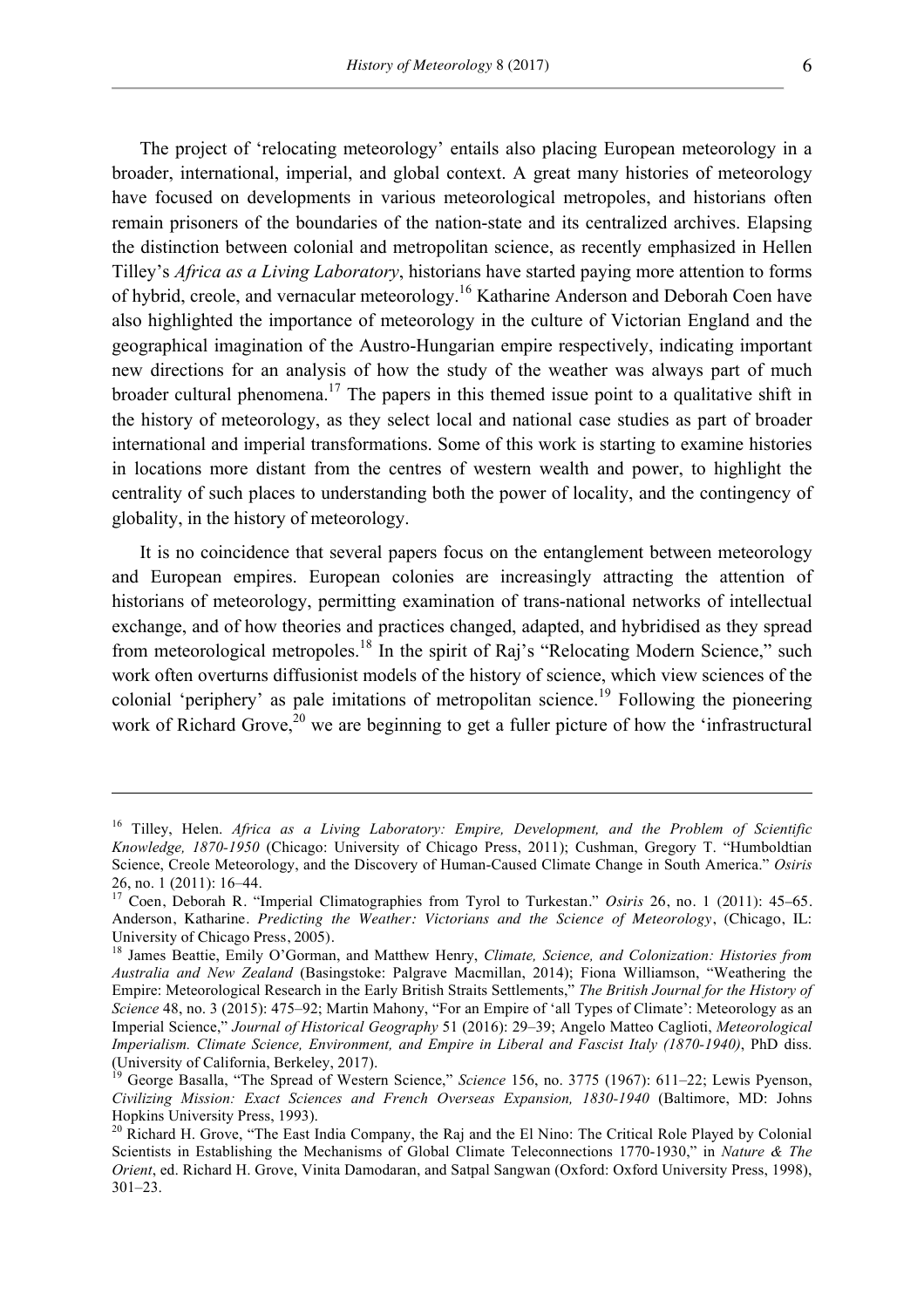globalism'<sup>21</sup> of meteorology was built upon a polycentric geography of meteorological initiative, with the science shaping up differently in different places, according to thoroughly local concerns and pre-occupations.<sup>22</sup> Further work in this vein can bring "into sharper focus the ways in which theory and practice, science and society, intellectual projects and imperial ventures have interpenetrated", thus enriching not only the historiography of meteorology, but of science and empire more broadly.<sup>23</sup> In the same way that European colonial empires helped create the world we inhabit today, meteorology became an infrastructural and networked science shaped by imperial interconnections.

# **"Relocating meteorology" as opening new sites and discovering new actors**

The project of 'relocating meteorology' geographically opens a new set of opportunities for the study of both new sites and new actors. Early path-breaking work on the history and sociology of the natural sciences focused on the rarefied spaces of the laboratory.<sup>24</sup> More recently, the *field* has come into focus as a new object of historical and geographical investigation.<sup>25</sup> Robert Kohler's work on the contested positioning of the field between landscape and labscape has been formative here, and has opened up a range of questions concerning how field sites are delineated, how their natural unruliness may or may not be tamed, and how they furnish their investigators with authority.<sup>26</sup> While meteorology may not be classically understood as a field science, it is a science whose history illustrates several moments when the distinctions between observatory and field become blurred, or contested. Field campaigns and explorations of new territory usually involved meteorological observations, and prior to the establishment of extended, permanent observational infrastructures, meteorological knowledge production in colonial settings relied on the periodic forays of scientists, administrators or soldiers into the outside world. More conceptually, Simon Naylor has suggested that spaces such as islands have functioned as meteorological field sites, where scientific authority was gained through long periods of

<sup>&</sup>lt;sup>21</sup> Paul N. Edwards, "Meteorology as Infrastructural Globalism," *Osiris* 21, no. 1 (2006): 229–50.<br><sup>22</sup> Matthew Henry, "'Inspired Divination': Mapping the Boundaries of Meteorological Credibility in New Zealand, 1920–1939," *Journal of Historical Geography* 50, (2015): 66–75; Chris O'Brien, "Deliberate Confusions," *History of Meteorology* 6 (2014): 17–34; Gregory T. Cushman, "The Imperial Politics of Hurricane Prediction: From Calcutta and Havana to Manila and Galveston, 1839-1900," in *Nation-States and the Global Environment*, ed. Mark Lawrence, Erika Bsumek, and David Kinkela (Oxford: Oxford University Press, 2013), 137–62.<br><sup>23</sup> Livingstone, "Reading the Heavens, Planting the Earth: Cultures of British Science," p. 240.<br><sup>24</sup> Steven Shapin and Simon Schaffer, *Leviathan and the Air Pump: Hobbes, Boyle, and the Experimenta* 

<sup>(</sup>Princeton, NJ: Princeton University Press, 1985); Bruno Latour and Steve Woolgar, *Laboratory Life: The Construction of Scientific Facts* (Princeton, NJ: Princeton University Press, 1979).<br><sup>25</sup> See Isla Forsyth, "The More-than-Human Geographies of Field Science," *Geography Compass* 7, no. 8

<sup>(2013): 527–39;</sup> Robert E. Kohler and Jeremy Vetter, "The Field," in *A Companion to the History of Science*, ed. Bernard Lightman (Oxford: Wiley, 2016), 282–95. <sup>26</sup> Robert E. Kohler, *Landscapes and Labscapes: Exploring the Lab-Field Border in Biology*, (Chicago, IL:

University of Chicago Press, 2002).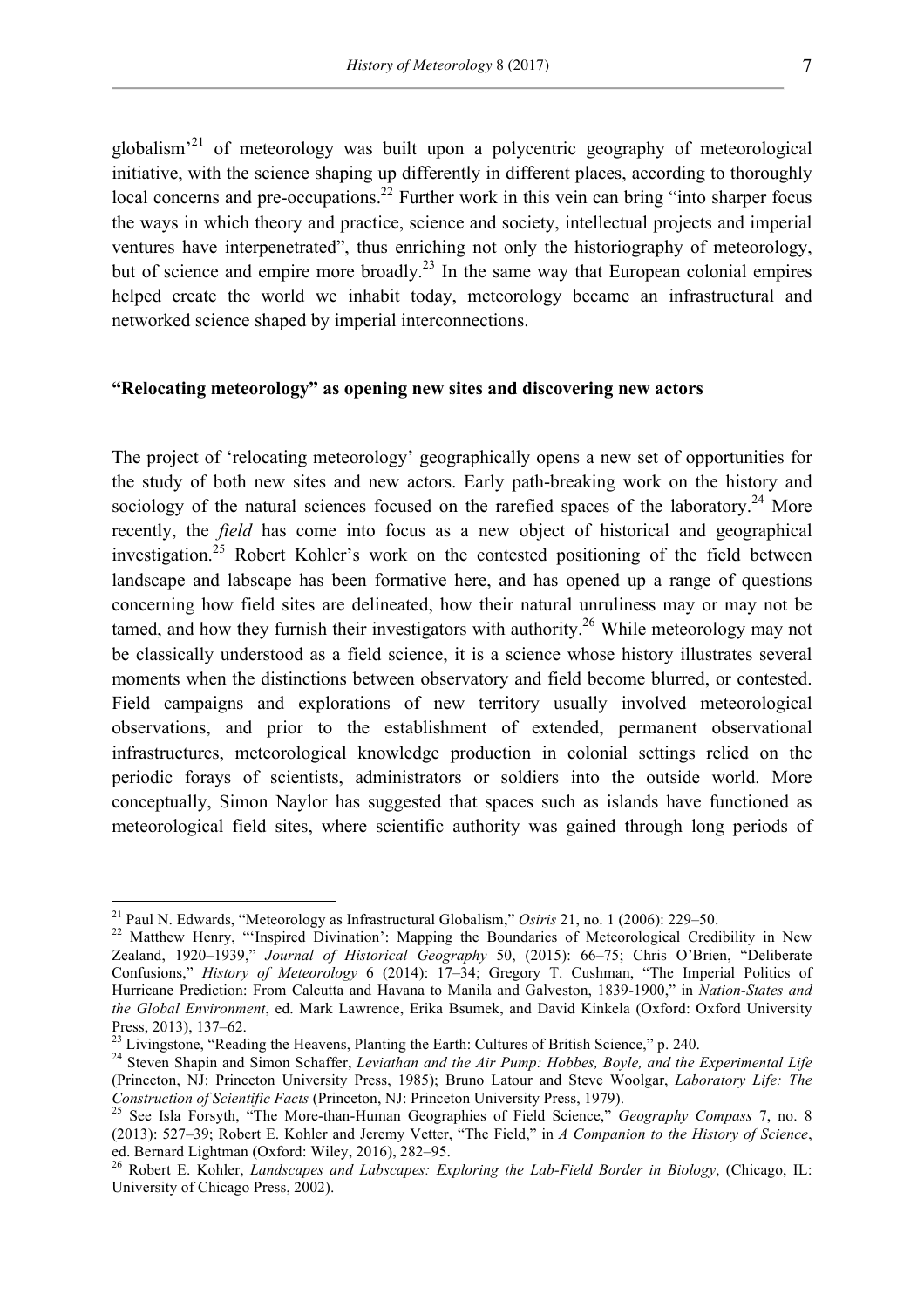dwelling and watchful observation.<sup>27</sup> Furthermore, while much historical analysis of field sites has focused on their definition and expansion on a horizontal plane, an emerging interest in the vertical as a dimension of vision, practice and mobility "takes us away from human habitation into depths and heights in which no one lives (for long) yet which are vital to global economy and polity".<sup>28</sup> It takes us into what Siobhan Carroll labels the 'atopia' of the atmosphere – a space of cultural-economic circulation and ambition, which nonetheless evades attempts at territorial control and domination; an example of Spivak's 'planetary' spaces, radically other, which can freely "undo, arrest, deviate or destroy human systems of global circulation with which they become associated".<sup>29</sup>

In meteorology, engaging with the three-dimensional space of the atmosphere means engaging with objects and processes that are lively and highly mobile, rather than phenomena which are limited to particular places. The 'field' thus becomes something more akin to "a moving assemblage of people, place, and practice, rather than a static and well-defined arena of scientific surveillance".<sup>30</sup> Studies of the historical geographies of scientific knowledge are frequently presented in a register of horizontal movement: circulation, diffusion, migration, expansion; often coupled with the 'flat' ontologies of actor-network theory, or with the historiographies of European advance across two-dimensional maps of imperial geography. The vertical dimension, as both an object of knowledge and a space of practice, has been largely absent from this spatializing gaze.<sup>31</sup> The history of meteorology is an ideal subject with which to explore not just the horizontal expansion and mobility of the sciences, but also their engagements, whether practical or conceptual, with questions of depth, height and volume. Recent moves in political geography and international relations to understand how power works through the production, delineation and control of three-dimensional atmospheric spaces points to an important role for historians of the atmospheric sciences in examining the co-production of three-dimensional knowledge and power.<sup>32</sup>

Thinking beyond human actors can likewise offer new analytical possibilities. This might mean engaging more readily with the agency of flora and fauna in the development of knowledges of climate.<sup>33</sup> Technology has of course played a crucial role in driving developments in meteorology, shaping new practices and opening new fields of atmospheric

<sup>&</sup>lt;sup>27</sup> Naylor, "Log Books and the Law of Storms: Maritime Meteorology and the British Admiralty in the Nineteenth Century," p. 788.<br><sup>28</sup> Kohler and Vetter, "The Field," p. 287-8

<sup>&</sup>lt;sup>29</sup> Siobhan Carroll, An Empire of Air and Water: Uncolonizable Space in the British Imagination, 1750-1850 (Philadelphia, PA: University of Pennsylvania Press, 2015), p.7; Gayatri Chakravorty Spivak, *Death of a Discipline* (New York: Columbia University Press, 2003).<br><sup>30</sup> Martin Mahony and Samuel Randalls, "Weather, climate and the geographical imagination", in Mahony, M.

and Randalls, S. eds., *Weather, Climate and the Geographical Imagination: Placing Atmospheric Knowledges*. University of Pittsburgh Press, forthcoming.

<sup>31</sup> Michael S. Reidy, "The Most Recent Orogeny: Verticality and Why Mountains Matter," *Historical Studies in* 

*the Natural Sciences* 47, no. 4 (2017): 578–87.<br><sup>32</sup> See for example Stuart Elden, "Secure the Volume: Vertical Geopolitics and the Depth of Power," *Political Geography* 34 (2013): 35–51.

<sup>&</sup>lt;sup>33</sup> Kirsten Greer, "Zoogeography and Imperial Defence: Tracing the Contours of the Nearctic Region in the Temperate North Atlantic, 1838–1880s," *Geoforum* 65 (2015): 454–64.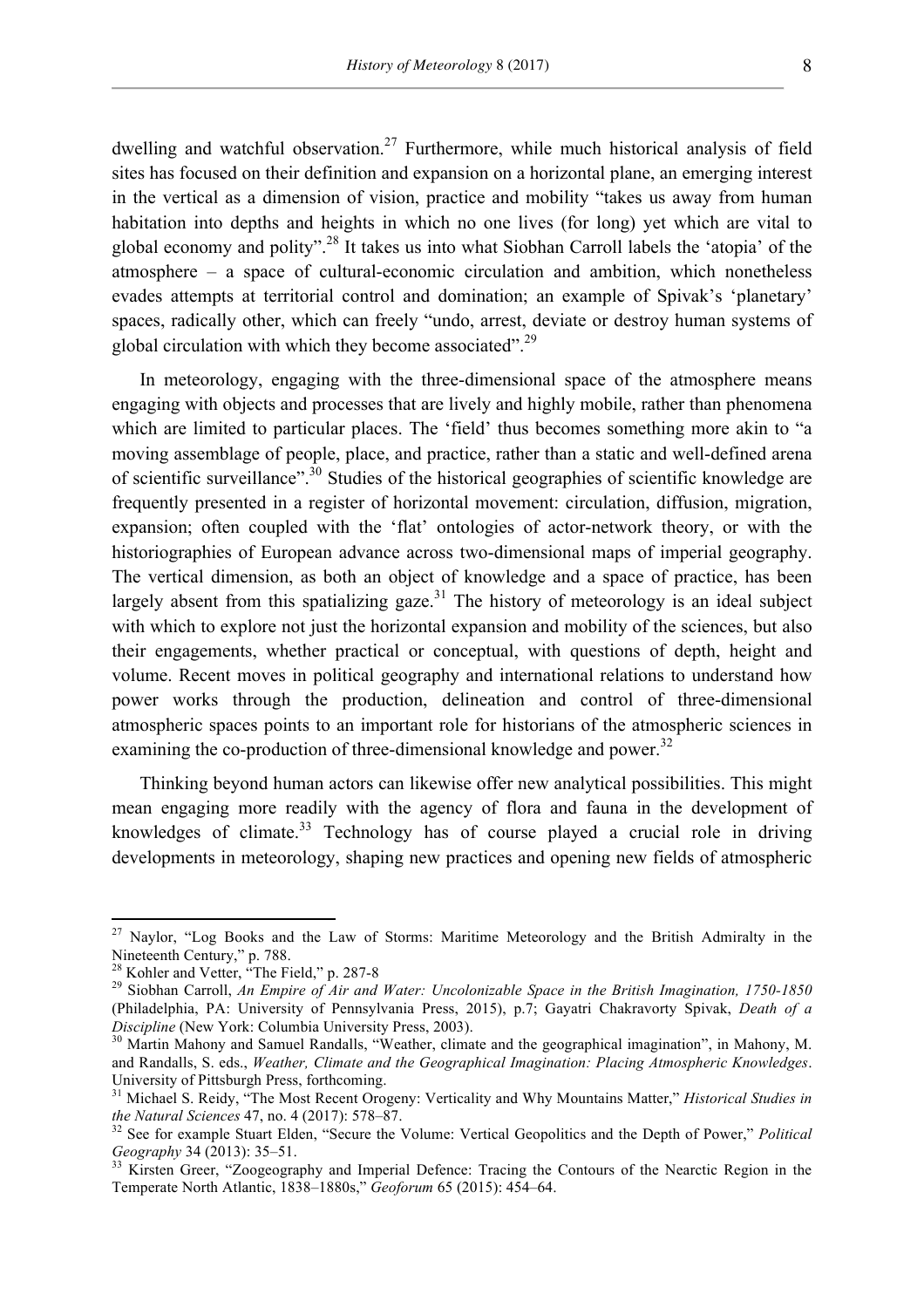vision.<sup>34</sup> Knowledges of weather and climate have also played key roles in the development of broader socio-technical systems, most notably perhaps in the case of aviation where, functioning as what Roger Turner calls an 'infrastructural science', meteorology quietly participated in the construction of the atmosphere as a traversable space, amid new practices and cultures of observation, forecasting, and risk management.<sup>35</sup> There is however much more to be learned about these 'hidden' aspects of meteorology, and about the mutual transformations of meteorological science and broader socio-technical systems and spaces.

The project of 'relocating meteorology' allows us to open out to new sites of knowledge production and to discover new actors in the history of the discipline. Theory-builders and institution-builders tend to dominate our histories of meteorology. Yet new questions are increasingly being asked, particularly in this journal, about how a broader range of actors contributed to the production of knowledge of weather and climate. How did agriculturalists, engineers, insurance clerks, colonists, military personnel, aviators, medics and others produce new forms of knowledge and put them to work?<sup>36</sup> To what extent can we characterise meteorology and climatology as products of encounter and exchange between diverse social and cultural groups? And what do such questions mean for how we think about issues of authority and credibility in the history of the atmospheric sciences?<sup>37</sup>

### **Renewing the field**

The papers offered in this themed issue contribute to this broader renewal of the field in a number of ways. Rather than with centralized European observatories, we begin in the 'Middle Border' region of the United States, with Joseph Giacomelli developing the notion of 'vernacular climatology' to describe the product of ongoing "negotiations between academics, bureaucrats, technocrats, volunteer observers, agriculturalists, newspapermen, and others", each concerned with contesting the legitimacy of the emerging sciences of weather and climate, and with questions of scale and locality at the heart of efforts to establish any semblance of scientific credibility.<sup>38</sup> Pushing further west, Kelsey Matson examines the place of the Yellowstone region at the intersection of new concerns about atmospheric electricity, healthful climates and nationhood, crucially situating the human body as an historically

<sup>&</sup>lt;sup>34</sup> James R. Fleming, *Inventing Atmospheric Science: Bjerknes, Rossby, Wexler, and the Foundations of Modern Meteorology (Cambridge, MA: MIT Press, 2016).* 

<sup>&</sup>lt;sup>35</sup> Roger Turner, "Weathering Heights: The Emergence of Aeronautical Meteorology as an Infrastructural Science" (PhD thesis, University of Pennsylvania, 2010).

<sup>&</sup>lt;sup>36</sup> James Kneale and Samuel Randalls, "Invisible Atmospheric Knowledges in British Insurance Companies , 1830-1914," *History of Meteorology* 6 (2014): 35–52; Vladimir Janković, "Working with Weather: Atmospheric Resources, Climate Variability and the Rise of Industrial Meteorology, 1950 – 2010," *History of Meteorology* 7 (2015): 98–111. <sup>37</sup> Morgan, "Argument, Authority and Anxiety in the Atmospheric Sciences." *History of Meteorology* 6 (2014):

<sup>14-16.</sup> <sup>38</sup> Joseph Giacomelli, "Unsettling Gilded-Age Science: Vernacular Climatology and Meteorology in the 'Middle

Border'," *History of Meteorology* 8 (2017): 15–34.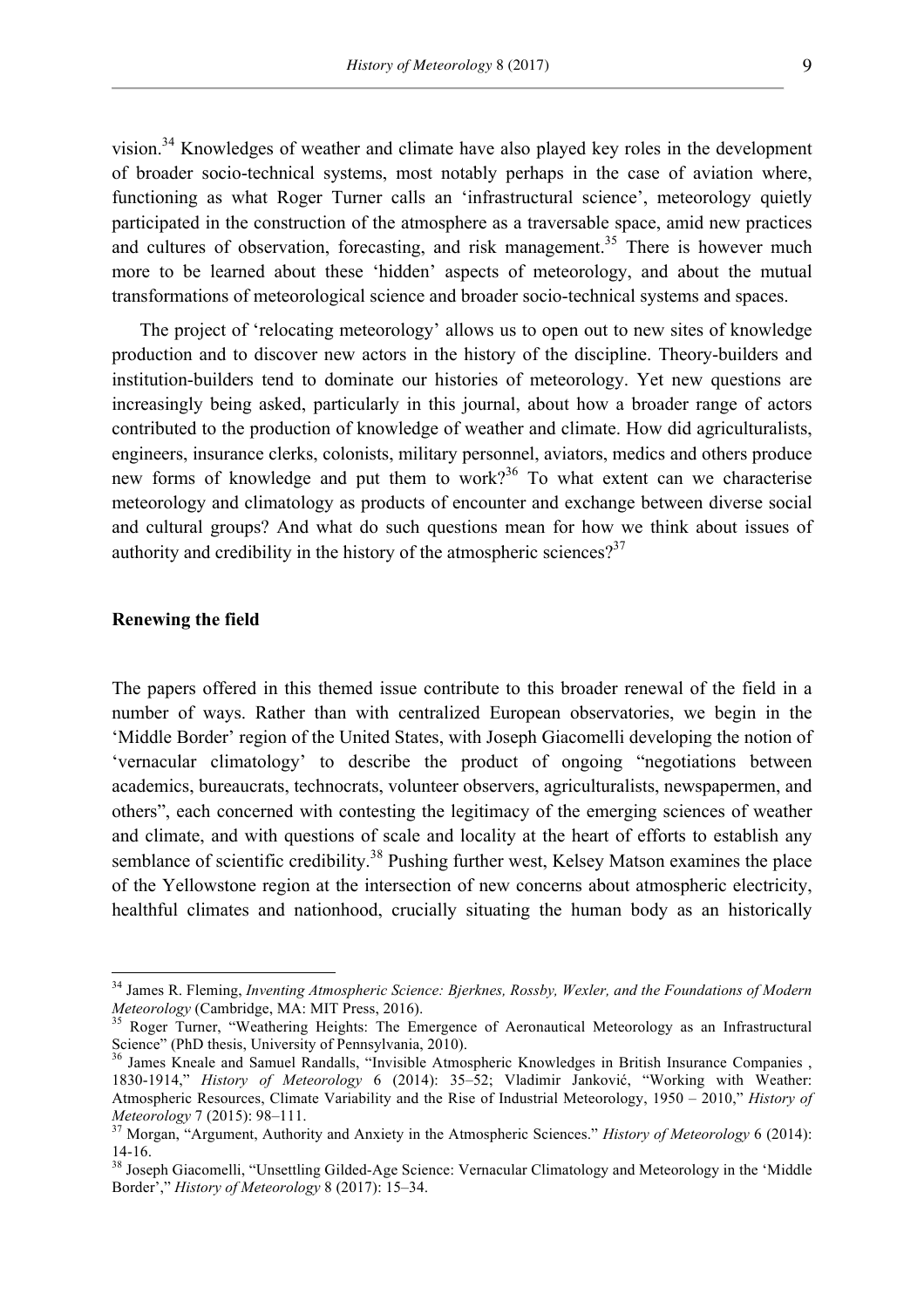important instrument in sensing and registering meteorological phenomena.<sup>39</sup> Thus, this paper opens new research directions in the history of meteorology by connecting it with an emerging interest in the history of the body as a site of knowledge production.

Our attention then turns to north-west Europe – paradoxically perhaps, given the region's centrality to extant accounts of meteorology's history. Yet Kevin Donnelly makes the provocative case that despite its geographic centrality, the city of Brussels was decidedly marginal in terms of early nineteenth century scientific culture. He suggests that this marginality, and the peculiar political and economic context of Belgium, allowed Adolph Quetelet to position the city as a hub for a nascent meteorological internationalism, which endures in various forms to this day. The curiosities of Belgian society likewise provided the raw materials for Quetelet's new approach to social statistics which, Donnelly suggests, was crucial in the emergence of a non-deterministic conception of a global climate system.<sup>40</sup> Thus, Donnelly highlights the making of nineteenth century internationalism as a new site and cultural infrastructure for the production of scientific knowledge, which allowed Quetelet to shake up the scientific hierarchies of positivist scientific culture.

We then move more concertedly into the 'margins' of European meteorological endeavour and its colonial frontiers. Meredith McKittrick offers an important new history of the trans-imperial circulation of the controversial idea of 'reprecipitation', which informed a number of colonial schemes to modify the dry climates of colonial possessions. While a lot of scholarly attention has recently fallen on apparent prefigurations of current concerns over climate change and modification, McKittrick points to the "limitations of reading the history of meteorology and climatology 'backwards,' by looking for the precursors of ideas that are now widely accepted". Doing so risks obscuring "significant realms of scientific and popular debate from historians' view". Instead, she suggests that historians of meteorology pay equal attention to the progenitors of ideas which we may appear now as dead-ends or non-starters, in order to understand historically- and spatially-situated meteorological cultures in all their variety and fullness. $41$ 

We subsequently turn to three case studies from the history of German meteorology from the late-nineteenth to the mid-twentieth century – a country which, despite boasting a number of meteorological pioneers and being the powerhouse of nineteenth to twentieth century continental Europe, has been underrepresented so far in English-speaking historiography. All three papers deal with the shifting imperial contexts which shaped the development of German meteorology. Robert-Jan Wille reconstructs the horizontal and vertical expansion of meteorological practice through Wladimir Köppen's aerology, showing how the developing contours of German national and imperial power shaped the evolution of a world-wide network for studying the atmosphere in three dimensions. Penelope K. Hardy

<sup>&</sup>lt;sup>39</sup> Kelsey Matson, "The Ozone of Patriotism": Meteorology, Electricity, and the Body in the Nineteenth-Century Yellowstone Region," *History of Meteorology* 8 (2017): 35–53.<br><sup>40</sup> Kevin Donnelly, "Redeeming Belgian Science: Periodic Phenomena and Global Physics in Brussels, 1825-

<sup>1853&</sup>quot; *History of Meteorology* 8 (2017): 54–73. <sup>41</sup> Meredith McKittrick, "Theories of "Reprecipitation" and Climate Change in the Settler Colonial World,"

*History of Meteorology* 8 (2017): 74–94.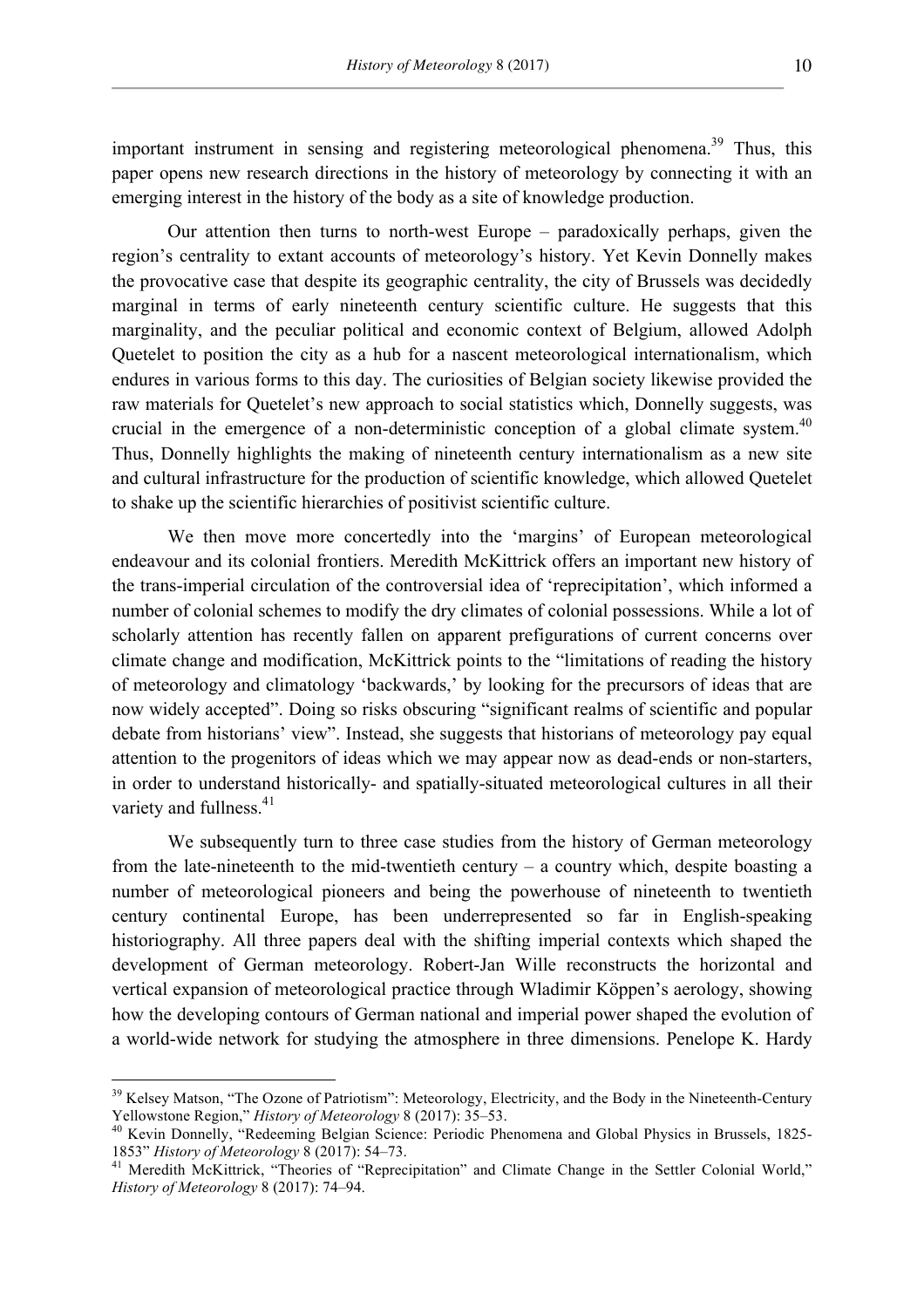picks up the baton to illustrate how in interwar Germany, with its empire taken away, national pride was re-asserted through oceanic expeditions which sought to re-inscribe German geophysical might onto the map of international and imperial science. Finally, Philipp Lehmann examines the terrestrial repercussions of Germany's post-imperial moment, showing how the loss of colonial field sites shaped the evolution of climatological ideas, and contributed to a growing emphasis on regional particularity and 'colonial revisionism' amid a broader "postcolonial longing for the overseas field" within German geography.<sup>42</sup> Together, these papers innovatively constitute an exemplary contribution of how to write global histories of national scientific communities, by placing the history of German meteorology in the imperial context of international competition.

Similar imperial and colonial themes are present in Fiona Williamson and Clive Wilkinson's paper on the development of meteorology in Singapore and Hong Kong in the late-nineteenth and early-twentieth century. Their comparative analysis shows convincingly how the differential development of meteorology in different colonial settings was shaped not just by different atmospheric conditions, but by different political and economic contexts. The work contributes to a growing scholarship on meteorology in the region, where contact between different imperial and cultural formations shaped a set of unstable, rivalrous scientific networks, which nonetheless produced important contributions to meteorological theory and practice.<sup>43</sup> We then fly south to another outpost of 'British' meteorology, with Matthew Henry examining the role of meteorology in the interwar development of Australia-New Zealand air routes. Henry highlights the challenges of trans-colonial cooperation, as efforts were made to standardise practices and procedures, amid attempts to gain credibility amongst a crucial set of users of meteorological information – pilots. The paper is a further illustration of the often-unacknowledged centrality of meteorology in the production of threedimensional airspace, and contributes to an increasingly vibrant and sophisticated historiography of Australasian meteorology.<sup>44</sup>

Finally, we return to a major meteorological metropole, to illustrate how the project of 'relocating meteorology' can inform and transform the study of major centres of political power and scientific influence in Europe. Janet-Martin Nielsen offers an important analysis of the significance of new technologies in relocating meteorology as a public- and serviceoriented science in post-war Britain. Focusing on the establishment of numerical weather prediction at the Meteorological Office, Nielsen describes anxieties to establish and perform the objectivity of meteorological science – to not just produce better predictions, but to demonstrate their basis in the machinic objectivity of the computer simulation. Nielsen's is

<sup>&</sup>lt;sup>42</sup> Robert-Jan Wille, "Colonizing the Free Atmosphere: Wladimir Köppen's 'Aerology', the German Maritime Observatory, and the Emergence of a Trans-Imperial Network of Weather Balloons and Kites, 1873-1906," *History of Meteorology* 8 (2017): 95–123; Penelope K. Hardy, "Meteorology as Nationalism on the German Atlantic Expedition, 1925-1927," *History of Meteorology* 8 (2017): 124–144; Philipp Lehmann, Losing the Field: Franz Thorbecke and (Post-)Colonial Climatology in Germany," *History of Meteorology* 8 (2017): 145– 158.

<sup>&</sup>lt;sup>43</sup> Fiona Williamson and Clive Wilkinson, "Asian Extremes: Experience, Exchange and Meteorological Knowledge in Hong Kong and Singapore c.1840-1939," History of Meteorology 8 (2017): 159–178.

<sup>&</sup>lt;sup>44</sup> Matthew Henry, "Assembling the Weather: Expertise, Authority and the Negotiation of trans-Tasman Aviation Forecasts" *History of Meteorology* 8 (2017): 179–201.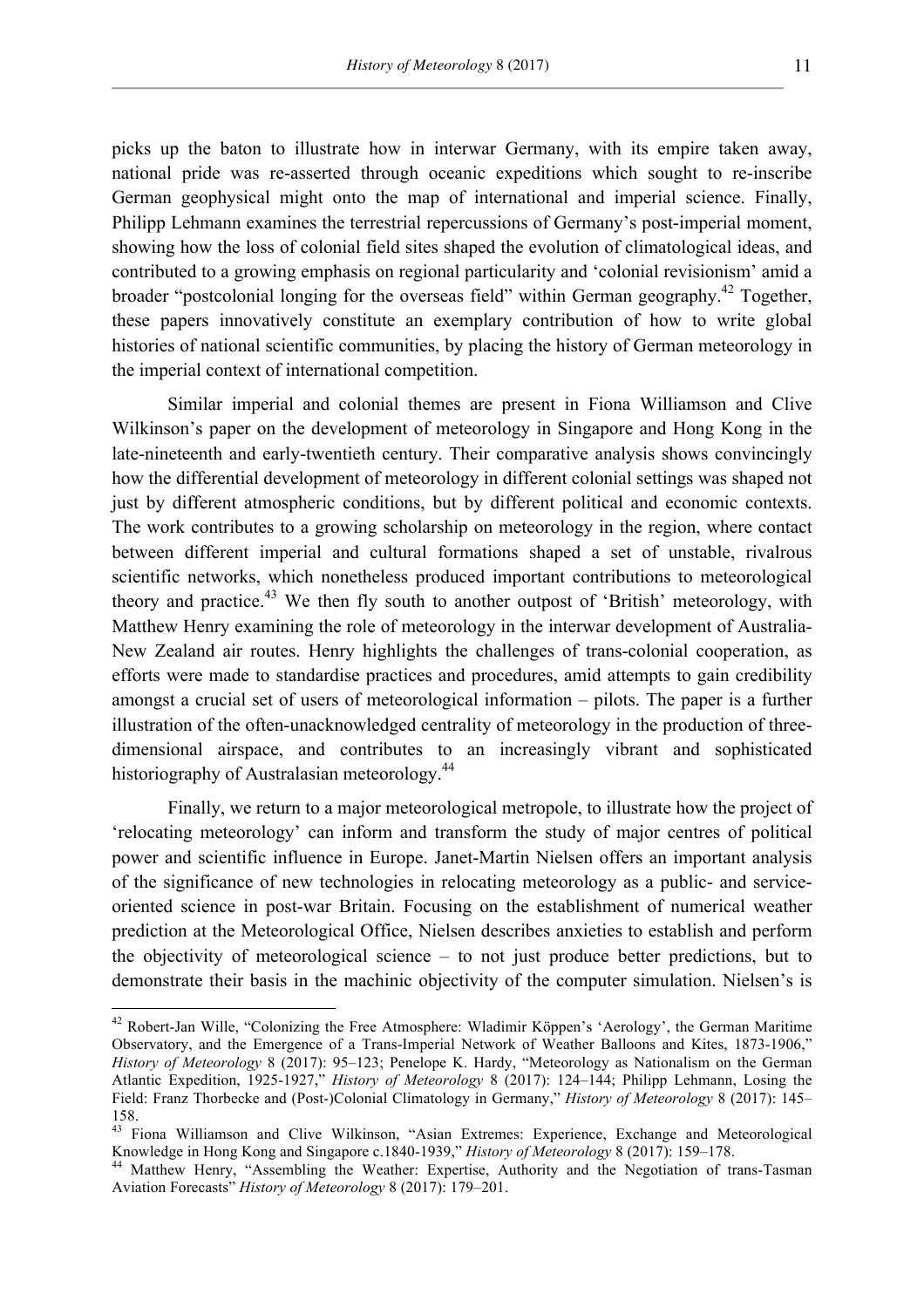thus an important study of how notions of modernity, uncertainty and injurious subjectivity have shaped key transitions in meteorological practice, and have informed enduring concerns about the science's predictive abilities and social utility which are laced through so many of the preceding analyses. As such, it is a fitting  $-$  if seemingly geographical paradoxical  $-$  way to conclude our efforts here to relocate meteorology.<sup>45</sup>

We are pleased to also include a special supplementary section offered by James R. Fleming. His short text accompanies an historical film from 1960s Soviet Russia, which proffered a vision of a future 2017 where continental-scale climate control has re-shaped global environments and national fortunes.<sup>46</sup> It is fitting to revisit such a vision in the year of its prophesised becoming, and to use it to point the way to other geographies and cultures which are as-yet underrepresented in the historiography of meteorology and climatology.

### **What next? Relocating meteorology as a work-in-Progress**

As with all historiographical manifestos and intellectual projects, 'relocating meteorology' is more an open-ended frontier than an accomplished achievement. The selection of about ten papers can hardly do justice to the current renewal of the field nor saturate the future directions which may be pursued. There is still a lot of work to be done by historians willing to undertake new challenges of the field.

The history of meteorology remains a largely Euro-centric business, despite our effort to examine the making of meteorology amid the contact zones between European empires and the rest of the world. While the historiography of North America and the Caribbean is rapidly developing, we still do not have complete accounts of the history of meteorology in vast regions of the world, such as in Asia, Africa, Latin America, the Pacific World and the Middle East. There has been an emergent interest in the history of exploration of glaciers, poles, and mountains like the Alps in histories of European meteorology, but large parts of Europe itself remain overlooked, such as southern and eastern Europe. Even France has remained somewhat marginal, with the exception of Fabien Locher's work.<sup>47</sup>

A major challenge to a truly global history of meteorology is the national organization of meteorological archives in the twentieth century, which erases the international and interconnected nature of meteorology in the nineteenth century – and before. Hopefully, it is no longer a distant utopia to think of intersecting meteorological archives by building on emerging techniques in the digital humanities for the preservation and analysis of archival materials across the world. This could become an interesting arena of future development of the field at the intersection of digital and environmental humanities.

<sup>&</sup>lt;sup>45</sup> Janet Martin-Nielsen, "Scientific forecasting? Performing objectivity at the UK's Meteorological Office, 1960s-1970s," *History of Meteorology* 8 (2017): 202–221.

<sup>46</sup> James R. Fleming, "In the Year 2017: A Soviet Fantasy of the Future," *History of Meteorology* 8 (2017): 222– 224.

<sup>47</sup> Locher, Fabien. *Le savant et la tempête: étudier l'atmosphère et prévoir le temps au XIXe siècle* (Rennes: Presses Universitaires de Rennes, 2008).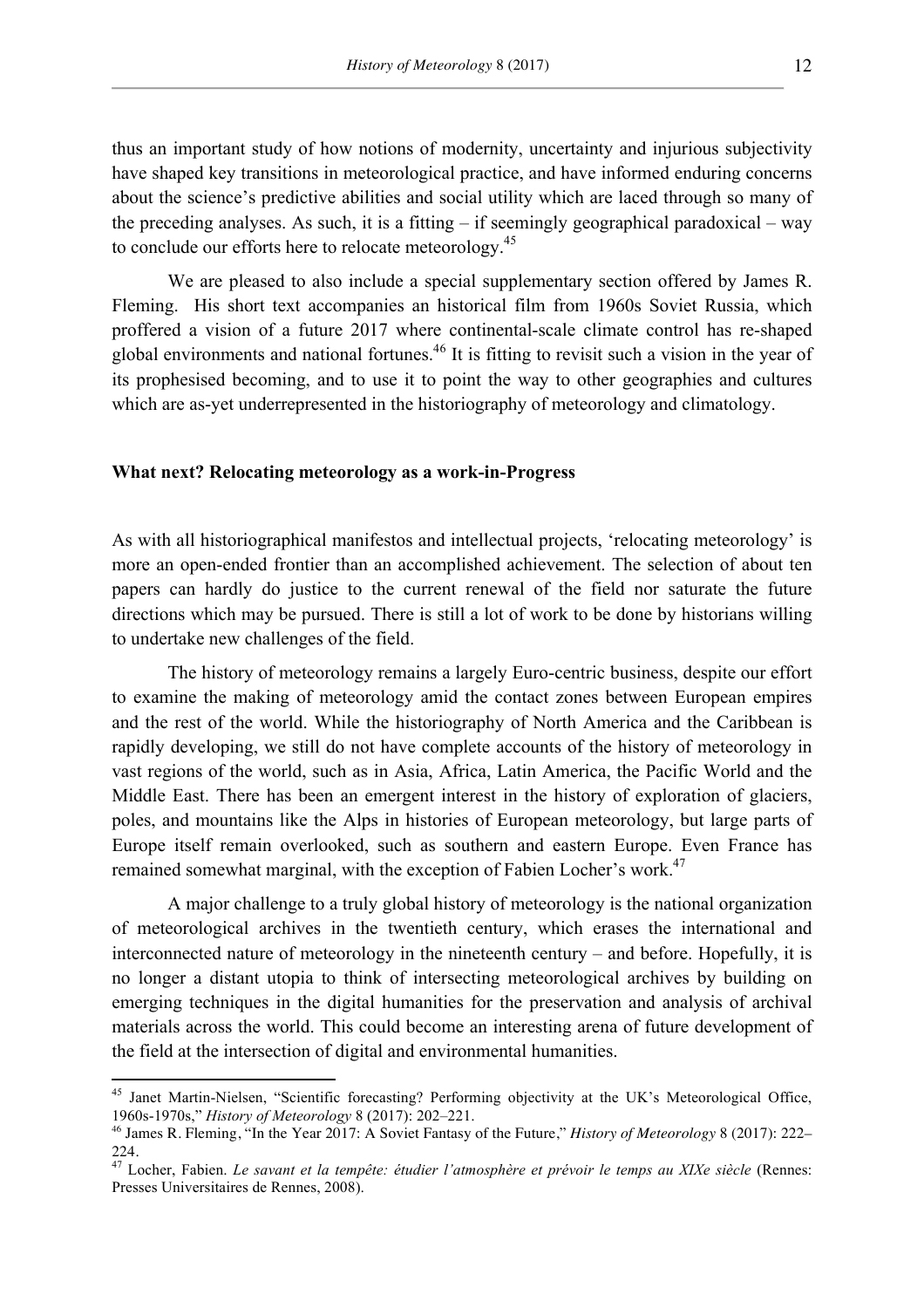As work on the colonial histories of meteorology and climatology accelerates, it is vital that imperial narratives of the inexorable, beneficent spread of western science and technology are not simply reproduced. Few studies of colonial meteorology have yet offered full analyses of how European meteorological ideas and practices interacted with indigenous knowledge systems. In part this seems to be because the story was often one of European scientists simply ignoring local knowledges of weather and climate, often to the detriment of European agricultural fortunes.<sup>48</sup> Efforts to manipulate the climate of European colonies have offered interesting insights into the status anxieties of meteorologists who sought to distance themselves from the 'superstitions' of both settler and indigenous populations.<sup>49</sup> Yet tracing more subtle interactions between different knowledge systems, and recovering voices expunged from institutional archives, will require methodological innovation.

A great deal of innovation in the history of meteorology can come from the intersection between environmental history and STS, two fields that are increasingly converging.50 In this respect, several questions remain to be answered: What was the role of natural environments in the processes of transmission and transformation of climate knowledge? What was the role of the circulation of standardised forms, instruments and data in the production of infrastructural networks and new environments? How did these systems become sites of contestation over scientific authority, trustworthiness and risk? Following the broader circulation of technologies, resources, and the intermediaries that made them possible may permit new answers to the question of the enduring importance of space and place in the history of meteorology.

One such way into such dynamics may be to investigate the lives and careers of not only the institution-builders and the knowledge-leaders, but of those who were drawn into the ranks of those institutions from a range of cultural backgrounds, performing the monotonous work of observation and data processing, feeding local weather into the centres of colonial climatic calculation.<sup>51</sup> Following the 'traces'<sup>52</sup> of such lives may offer a richer picture of the development of meteorology and climatology in the contact zones of European imperial expansion.<sup>53</sup> And in order to develop a more expansive understanding of "meteorology," a great deal of work is necessary to reveal the role of such cultural intermediaries, middle men and women, and their role in the broader development of meteorological knowledge. A truly "relocated" history of meteorology will not be complete until we fully understand how

 <sup>48</sup> Chris O'Brien, "Imported Understandings: Calendars, Weather, and Climate in Tropical Australia, 1870s-1940s," in *Climate, Science, and Colonization: Histories from Australia and New Zealand*, ed. James Beattie, Emily O'Gorman, and Matthew Henry (Basingstoke: Palgrave Macmillan, 2014), 195–212.<br><sup>49</sup> James Beattie, "Science, Religion, and Drought: Rainmaking Experiments and Prayers in North Otago, 1889-

<sup>1911,&</sup>quot; in *Climate, Science, and Colonization: Histories from Australia and New Zealand*, ed. James Beattie, Emily O'Gorman, and Matthew Henry (Basingstoke: Palgrave Macmillan, 2014), 137–55.

<sup>&</sup>lt;sup>50</sup> Sara B. Pritchard, Finn Arne Jorgensen, and Dolly Jorgensen, eds. *New Natures: Joining Environmental History with Science and Technology Studies* (Pittsburgh: University of Pittsburgh Press, 2013).<br><sup>51</sup> Such work would build upon extant literature on the role of the 'technician' in the history of science. See

Steven Shapin, "The Invisible Technician," *American Scientist* 77, no. 6 (1989): 554–63; Rob Iliffe, "Technicians," *Notes and Records of the Royal Society* 62 (2008): 3–16.

<sup>&</sup>lt;sup>52</sup> On biography in the archival margins, see Cheryl McGeachan, "Historical Geography II: Traces Remain," *Progress in Human Geography*, 2016, 1–14. <sup>53</sup> Mary Louise Pratt, "Arts of the Contact Zone," *Profession*, 1991, 33–40.